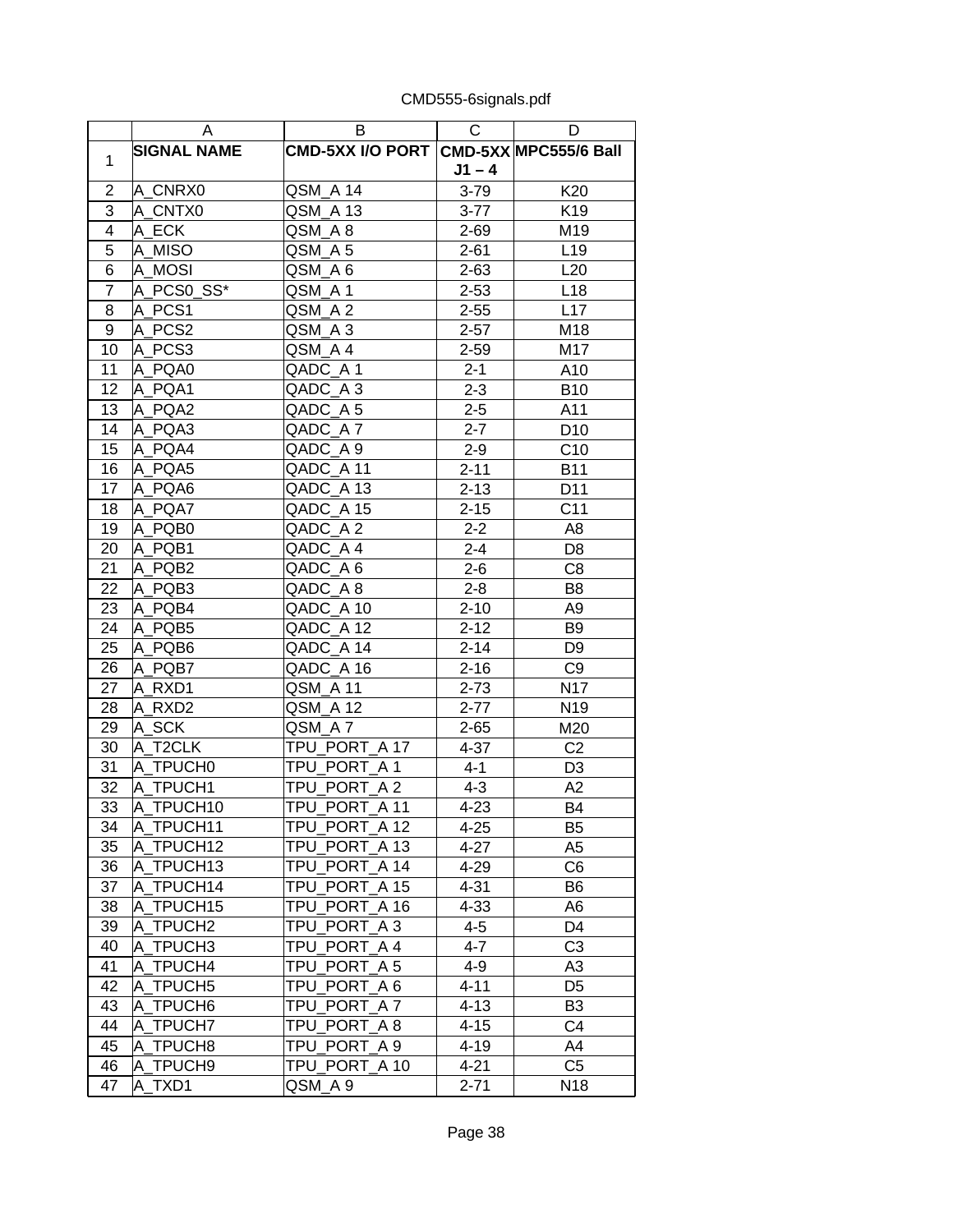|    | A                | В                  | С        | D               |
|----|------------------|--------------------|----------|-----------------|
| 48 | A TXD2           | QSM A 10           | $2 - 75$ | N20             |
| 49 | A10              | <b>BUS_PORT 37</b> | $1 - 45$ | V <sub>4</sub>  |
| 50 | A11              | <b>BUS PORT 38</b> | $1 - 47$ | V <sub>3</sub>  |
| 51 | A12              | BUS_PORT 39        | $1 - 49$ | W10             |
| 52 | A13              | <b>BUS PORT 40</b> | $1 - 51$ | Y2              |
| 53 | A14              | <b>BUS PORT 41</b> | $1 - 53$ | W <sub>3</sub>  |
| 54 | A15              | <b>BUS PORT 42</b> | $1 - 55$ | Y3              |
| 55 | A16              | <b>BUS PORT 43</b> | $1 - 59$ | W4              |
| 56 | A17              | <b>BUS PORT 44</b> | $1 - 61$ | Y4              |
| 57 | A18              | <b>BUS_PORT 45</b> | $1 - 63$ | W <sub>5</sub>  |
| 58 | A19              | <b>BUS PORT 46</b> | $1 - 65$ | Y <sub>5</sub>  |
| 59 | A20              | <b>BUS PORT 47</b> | $1 - 66$ | W <sub>6</sub>  |
| 60 | A21              | BUS_PORT 48        | $1 - 64$ | Y <sub>6</sub>  |
| 61 | A22              | <b>BUS PORT 49</b> | $1 - 62$ | V7              |
| 62 | A23              | BUS_PORT 50        | $1 - 60$ | W7              |
| 63 | A24              | BUS_PORT 51        | $1 - 56$ | <b>Y7</b>       |
| 64 | A25              | BUS_PORT 52        | $1 - 54$ | Y8              |
| 65 | A26              | <b>BUS PORT 53</b> | $1 - 52$ | W8              |
| 66 | A27              | <b>BUS PORT 54</b> | $1 - 50$ | V <sub>8</sub>  |
| 67 | A28              | <b>BUS_PORT 55</b> | $1 - 48$ | U8              |
| 68 | A29              | <b>BUS_PORT 56</b> | $1 - 46$ | U9              |
| 69 | A30              | <b>BUS_PORT 57</b> | $1 - 44$ | U7              |
| 70 | A31              | <b>BUS PORT 58</b> | $1 - 42$ | U <sub>6</sub>  |
| 71 | A8               | <b>BUS PORT 35</b> | $1 - 41$ | V <sub>6</sub>  |
| 72 | A <sub>9</sub>   | BUS_PORT 36        | $1 - 43$ | V <sub>5</sub>  |
| 73 | <b>B CNRX0</b>   | QSM_B 14           | $3 - 80$ | H <sub>3</sub>  |
| 74 | <b>B_CNTX0</b>   | QSM_B 13           | $3 - 78$ | H <sub>4</sub>  |
| 75 | <b>B_PQA0</b>    | QADC_B1            | $2 - 23$ | <b>B14</b>      |
| 76 | B PQA1           | QADC B3            | $2 - 25$ | C13             |
| 77 | B PQA2           | QADC B5            | $2 - 27$ | <b>B15</b>      |
| 78 | B PQA3           | QADC_B7            | $2 - 29$ | D <sub>13</sub> |
| 79 | B PQA4           | QADC B 9           | $2 - 31$ | C14             |
| 80 | B_PQA5           | QADC B 11          | $2 - 33$ | C <sub>15</sub> |
| 81 | B PQA6           | QADC B 13          | $2 - 35$ | D <sub>14</sub> |
| 82 | B_PQA7           | QADC_B 15          | $2 - 37$ | D <sub>15</sub> |
| 83 | B_PQB0           | QADC_B2            | $2 - 24$ | A12             |
| 84 | B_PQB1           | QADC B4            | $2 - 26$ | <b>B12</b>      |
| 85 | B_PQB2           | QADC_B6            | $2 - 28$ | A13             |
| 86 | B PQB3           | QADC_B8            | $2 - 30$ | A14             |
| 87 | B PQB4           | QADC B 10          | $2 - 32$ | <b>B13</b>      |
| 88 | B_PQB5           | QADC B 12          | $2 - 34$ | C <sub>12</sub> |
| 89 | B_PQB6           | QADC_B 14          | $2 - 36$ | D12             |
| 90 | B_PQB7           | QADC B 16          | $2 - 38$ | A15             |
| 91 | <b>B_T2CLK</b>   | TPU PORT_B 17      | 4-38     | B1              |
| 92 | <b>B TPUCH0</b>  | TPU PORT B1        | $4 - 2$  | H <sub>2</sub>  |
| 93 | <b>B TPUCH1</b>  | TPU PORT B 2       | $4 - 4$  | H1              |
| 94 | <b>B TPUCH10</b> | TPU PORT B 11      | $4 - 24$ | E <sub>2</sub>  |
| 95 | <b>B_TPUCH11</b> | TPU_PORT_B 12      | 4-26     | D <sub>1</sub>  |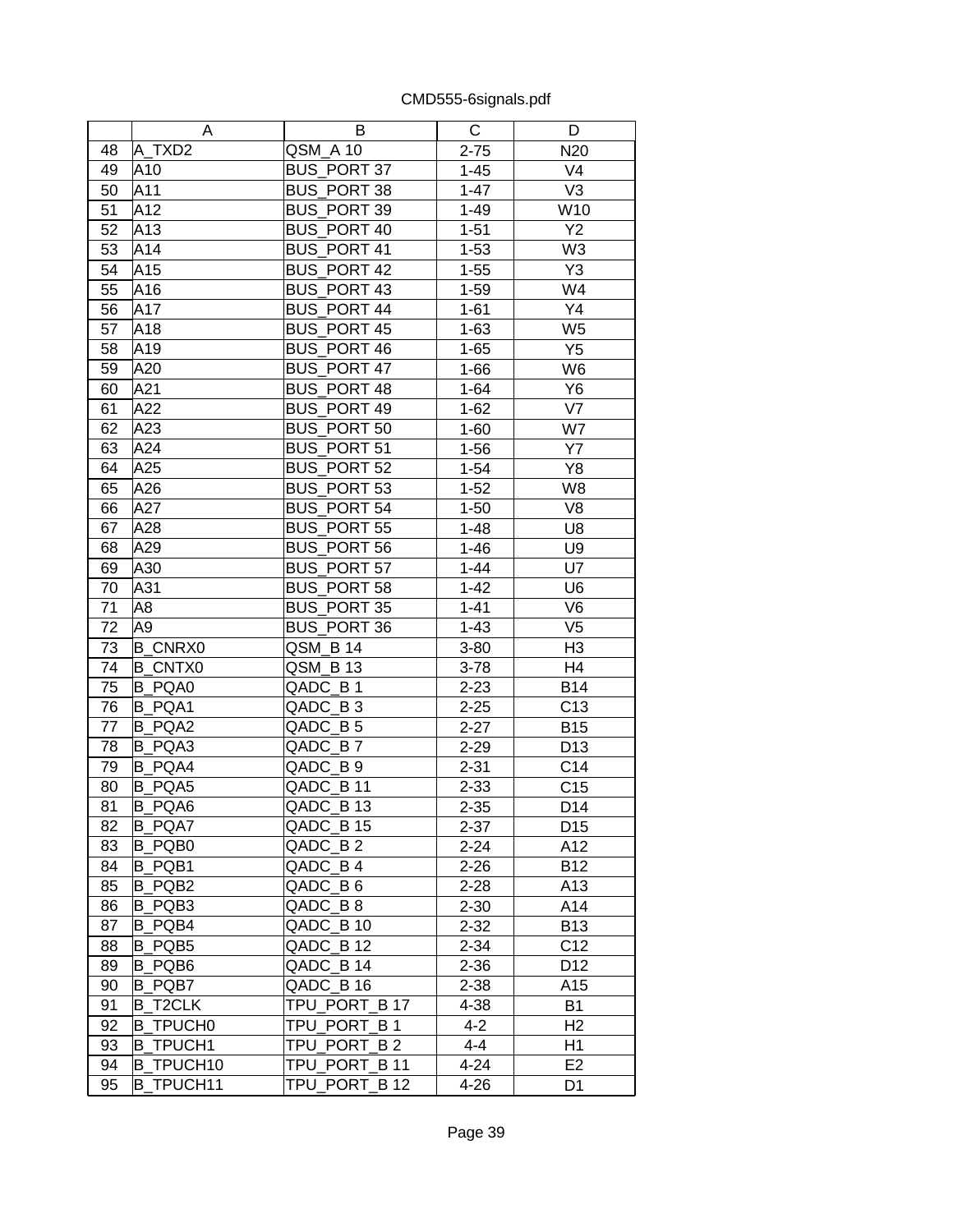|     | Α                | В                      | С        | D              |
|-----|------------------|------------------------|----------|----------------|
| 96  | <b>B TPUCH12</b> | TPU_PORT_B 13          | $4 - 28$ | F4             |
| 97  | <b>B TPUCH13</b> | TPU PORT B 14          | $4 - 30$ | D <sub>2</sub> |
| 98  | <b>B_TPUCH14</b> | TPU_PORT_B 15          | $4 - 32$ | E <sub>3</sub> |
| 99  | <b>B TPUCH15</b> | TPU_PORT_B 16          | $4 - 34$ | C <sub>1</sub> |
| 100 | <b>B_TPUCH2</b>  | TPU_PORT_B 3           | $4 - 6$  | G <sub>1</sub> |
| 101 | <b>B TPUCH3</b>  | TPU_PORT_B4            | $4 - 8$  | G <sub>2</sub> |
| 102 | <b>B TPUCH4</b>  | TPU PORT B 5           | $4 - 10$ | G <sub>3</sub> |
| 103 | <b>B TPUCH5</b>  | TPU_PORT_B 6           | $4 - 12$ | F1             |
| 104 | <b>B TPUCH6</b>  | TPU PORT B7            | $4 - 14$ | F <sub>2</sub> |
| 105 | <b>B_TPUCH7</b>  | TPU_PORT_B8            | $4 - 16$ | E1             |
| 106 | <b>B_TPUCH8</b>  | TPU_PORT_B 9           | $4 - 20$ | F <sub>3</sub> |
| 107 | <b>B TPUCH9</b>  | TPU_PORT_B 10          | $4 - 22$ | G4             |
| 108 | BB*              | CONTROL_PORT 35        | $3 - 33$ | N4             |
| 109 | <b>BDIP*</b>     | CONTROL_PORT 27        | $3 - 25$ | U4             |
| 110 | BG*              | CONTROL_PORT 33        | $3 - 31$ | N <sub>3</sub> |
| 111 | BI*              | <b>CONTROL PORT 28</b> | $3 - 26$ | V <sub>2</sub> |
| 112 | BR <sup>*</sup>  | CONTROL_PORT 36        | $3 - 34$ | N2             |
| 113 | <b>BURST*</b>    | <b>CONTROL PORT 26</b> | $3 - 24$ | V <sub>1</sub> |
| 114 | <b>CLKOUT</b>    | CONTROL_PORT 15        | $3-3$    | V18            |
| 115 | $CS0*$           | CONTROL PORT 3         | $1 - 69$ | P <sub>4</sub> |
| 116 | $CS1*$           | CONTROL_PORT 5         | $1 - 71$ | R4             |
| 117 | $CS2*$           | CONTROL_PORT 7         | $1 - 73$ | R <sub>3</sub> |
| 118 | $CS3*$           | CONTROL PORT 9         | $1 - 75$ | R <sub>2</sub> |
| 119 | D <sub>0</sub>   | BUS_PORT 3             | $1 - 5$  | Y9             |
| 120 | D <sub>1</sub>   | <b>BUS PORT 4</b>      | $1 - 7$  | W9             |
| 121 | D <sub>10</sub>  | BUS_PORT 13            | $1 - 27$ | Y14            |
| 122 | D11              | BUS_PORT 14            | $1 - 29$ | W14            |
| 123 | D <sub>12</sub>  | <b>BUS_PORT 15</b>     | $1 - 31$ | Y15            |
| 124 | D <sub>13</sub>  | <b>BUS PORT 16</b>     | $1 - 33$ | W15            |
| 125 | D <sub>14</sub>  | BUS_PORT 17            | $1 - 35$ | Y16            |
| 126 | D <sub>15</sub>  | <b>BUS_PORT 18</b>     | $1 - 37$ | W16            |
| 127 | D <sub>16</sub>  | <b>BUS PORT 19</b>     | $1-6$    | Y17            |
| 128 | D <sub>17</sub>  | BUS_PORT 20            | $1 - 8$  | W17            |
| 129 | D <sub>18</sub>  | <b>BUS PORT 21</b>     | $1 - 10$ | V17            |
| 130 | D <sub>19</sub>  | <b>BUS_PORT 22</b>     |          | V16            |
|     |                  | <b>BUS PORT 5</b>      | $1 - 12$ | Y10            |
| 131 | D2               |                        | $1 - 9$  |                |
| 132 | D <sub>20</sub>  | BUS PORT 23            | $1 - 14$ | U16            |
| 133 | D <sub>21</sub>  | <b>BUS PORT 24</b>     | $1 - 16$ | V15            |
| 134 | D <sub>22</sub>  | BUS PORT 25            | $1 - 18$ | V14            |
| 135 | D <sub>23</sub>  | <b>BUS_PORT 26</b>     | $1 - 20$ | U14            |
| 136 | D <sub>24</sub>  | <b>BUS PORT 27</b>     | $1 - 24$ | V13            |
| 137 | D <sub>25</sub>  | <b>BUS_PORT 28</b>     | $1 - 26$ | U13            |
| 138 | D <sub>26</sub>  | <b>BUS PORT 29</b>     | $1 - 28$ | V12            |
| 139 | <b>D27</b>       | BUS PORT 30            | $1 - 30$ | U12            |
| 140 | D <sub>28</sub>  | BUS PORT 31            | $1 - 32$ | V11            |
| 141 | D <sub>29</sub>  | BUS PORT 32            | $1 - 34$ | U11            |
| 142 | D <sub>3</sub>   | BUS_PORT 6             | $1 - 11$ | W10            |
| 143 | D30              | BUS_PORT 33            | $1 - 36$ | V10            |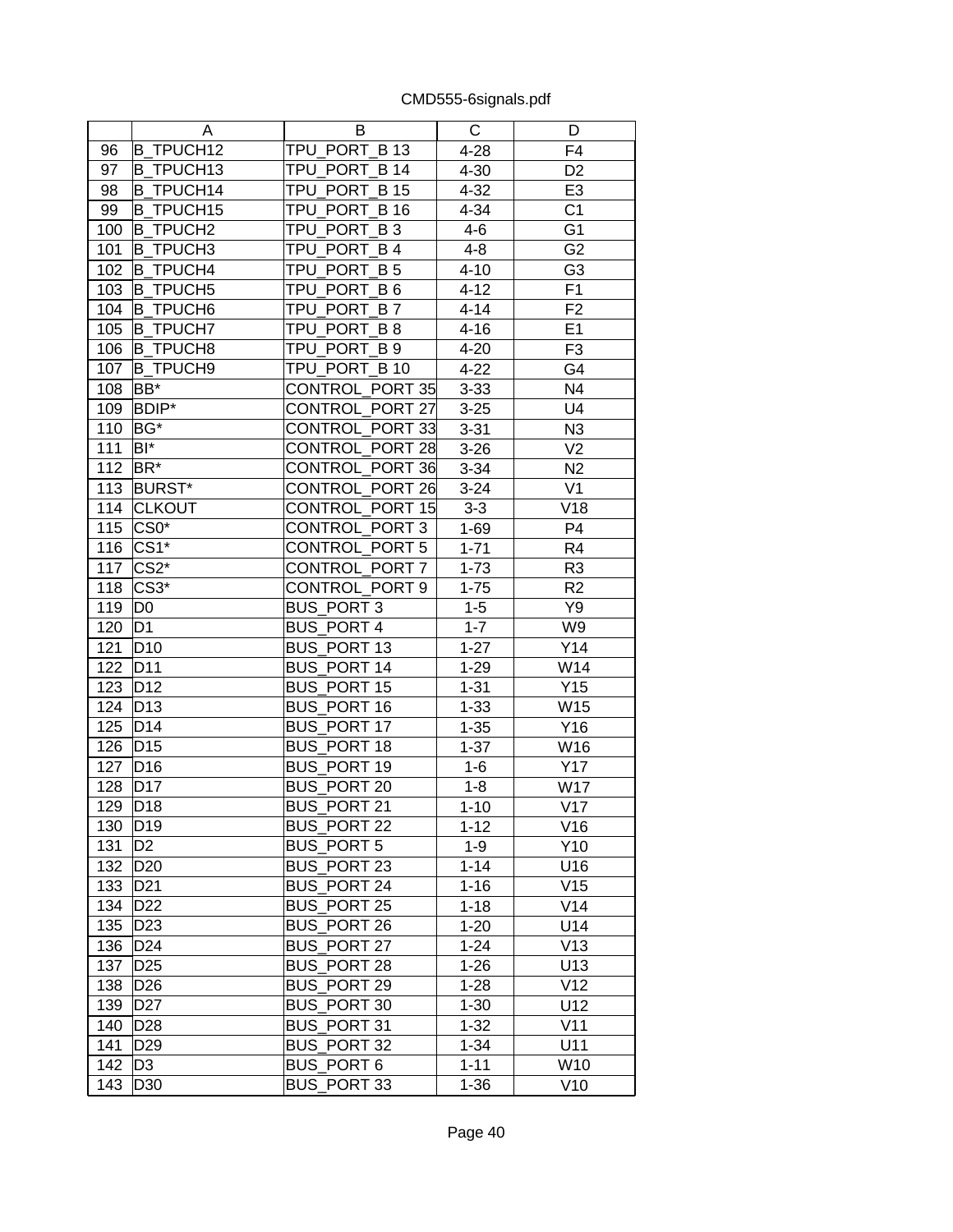|     | A              | B                  | C        | D               |
|-----|----------------|--------------------|----------|-----------------|
| 144 | D31            | <b>BUS PORT 34</b> | $1 - 38$ | V9              |
| 145 | D <sub>4</sub> | <b>BUS PORT 7</b>  | $1 - 13$ | Y11             |
| 146 | D <sub>5</sub> | <b>BUS PORT 8</b>  | $1 - 15$ | W11             |
| 147 | D <sub>6</sub> | BUS_PORT 9         | $1 - 17$ | Y12             |
| 148 | D7             | <b>BUS PORT 10</b> | $1 - 19$ | W12             |
| 149 | D <sub>8</sub> | BUS PORT 11        | $1 - 23$ | Y13             |
| 150 | D <sub>9</sub> | BUS_PORT 12        | $1 - 25$ | W13             |
| 151 | <b>DSCK</b>    | MICTOR3 25         | 4-66     | J1              |
| 152 | <b>DSDI</b>    | MICTOR3 29         | $4 - 65$ | K <sub>2</sub>  |
| 153 | <b>DSDO</b>    | MICTOR3 27         | $4 - 62$ | J2              |
| 154 | <b>ENGCLK</b>  | CONTROL_PORT 16    | $3 - 4$  | U19             |
| 155 | <b>EPEE</b>    | CONTROL PORT 39    | $4 - 71$ | P <sub>18</sub> |
| 156 | ETRIG1         | QADC A 17          | $2 - 21$ | C <sub>16</sub> |
| 157 | ETRIG2         | QADC_A 18          | $2 - 22$ | <b>B16</b>      |
| 158 | <b>EXTAL</b>   |                    |          | T <sub>20</sub> |
| 159 | <b>EXTCLK</b>  | CONTROL_PORT 20    | $3-8$    | U18             |
| 160 | FRZ            | INT PORT 10        | $3 - 20$ | K <sub>3</sub>  |
| 161 | H RESET*       | CONTROL PORT 21    | $3-9$    | W20             |
| 162 | IRQ0*          | INT PORT 1         | $3 - 11$ | M <sub>1</sub>  |
| 163 | IRQ1*          | INT_PORT 2         | $3 - 13$ | M <sub>2</sub>  |
| 164 | IRQ2*          | INT_PORT 3         | $3 - 15$ | M <sub>3</sub>  |
| 165 | IRQ3*          | INT PORT 4         | $3 - 17$ | L <sub>3</sub>  |
| 166 | IRQ4*          | INT_PORT 5         | $3 - 12$ | L4              |
| 167 | IRQ5*          | INT PORT 6         | $3 - 14$ | W18             |
| 168 | IRQ6*          | INT PORT 7         | $3 - 16$ | Y18             |
| 169 | IRQ7*          | INT PORT 8         | $3 - 18$ | Y19             |
| 170 | IRQOUT*        | INT_PORT 9         | $3 - 19$ | M4              |
| 171 | <b>KAPWR</b>   | POWER_PORT 8       | $4 - 74$ | T <sub>18</sub> |
| 172 | MDA11          | MIOS PORT 1        | $3 - 37$ | A17             |
| 173 | MDA12          | MIOS_PORT 2        | $3 - 39$ | A18             |
| 174 | MDA13          | MIOS_PORT 3        | $3 - 41$ | A19             |
| 175 | MDA14          | MIOS PORT 4        | $3 - 43$ | <b>B17</b>      |
| 176 | MDA15          | MIOS PORT 5        | $3 - 45$ | <b>B18</b>      |
| 177 | MDA27          | MIOS_PORT 6        | $3 - 38$ | C17             |
| 178 | MDA28          | MIOS PORT 7        | $3-40$   | <b>B20</b>      |
| 179 | MDA29          | MIOS PORT 8        | $3-42$   | C <sub>18</sub> |
| 180 | MDA30          | MIOS PORT 9        | $3 - 44$ | C <sub>19</sub> |
| 181 | MDA31          | MIOS_PORT 10       | $3 - 46$ | C <sub>20</sub> |
| 182 | MGPIO0         | MIOS_PORT 19       | $3 - 63$ | J19             |
| 183 | MGPIO1         | MIOS_PORT 20       | $3 - 64$ | J20             |
| 184 | MGPIO10        | MIOS PORT 29       | $3 - 71$ | H <sub>17</sub> |
| 185 | MGPIO11        | MIOS PORT 30       | $3 - 58$ | G19             |
| 186 | MGPIO12        | MIOS PORT 31       | $3 - 60$ | G20             |
| 187 | MGPIO13        | MIOS PORT 32       | $3 - 73$ | H <sub>20</sub> |
| 188 | MGPIO14        | MIOS PORT 33       | $3 - 74$ | H <sub>19</sub> |
| 189 | MGPIO15        | MIOS_PORT 34       | $3-72$   | H <sub>18</sub> |
| 190 | MGPIO2         | MIOS PORT 21       | $3 - 65$ | J17             |
| 191 | MGPIO3         | MIOS PORT 22       | $3 - 66$ | J18             |